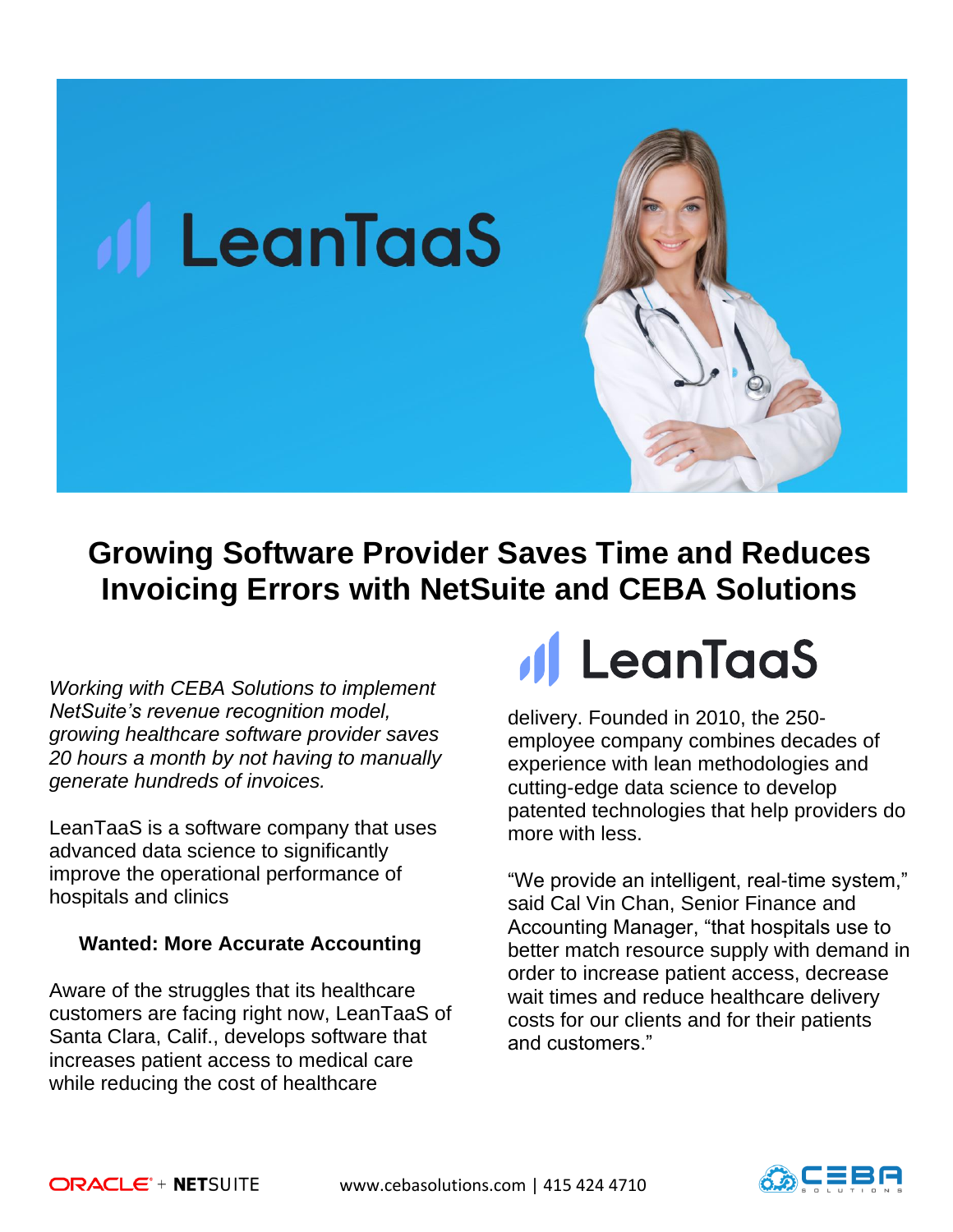Six years ago, LeanTaaS was using QuickBooks to manage anywhere from 15- 20 invoices per month. The system sufficed until that number shot up to more than 200 within just a few years' time as LeanTaaS expanded its offering and grew its customer base. When it added a subsidiary in Canada in 2019, the complexities increased further.

"Accurately accounting for everything was difficult," said Vin Chan. "We needed a financial accounting platform that could manage invoicing and other tasks automatically, versus having to manually generate 200+ invoices a month."

*"We needed a financial accounting platform that could manage invoicing and other tasks automatically, versus having to manually generate 200+ invoices a month."*

Cal Bin Chan – Senior Finance and Accounting Manager - LeanTaas

### **"Everyone Seems to be Using NetSuite"**

After researching software platforms from Oracle and SAP (both of which were eliminated due to their software's cost and broad capabilities) and Sage Intacct, LeanTaaS narrowed its choices down to the latter plus NetSuite and a "couple of other startups," according to Vin Chan.

"At the end of the day, we went with NetSuite based on conversations with other companies that are similar to ours in size,"

said Vin Chan. "Everyone seems to be using NetSuite." For help implementing NetSuite Revenue Recognition, which automates revenue scheduling, allocation and reporting, LeanTaaS called on CEBA Solutions, a longtime NetSuite Solution Partner.

### **A Unified Approach**

In place since January 2021, LeanTaaS' ERP provides a more intuitive, flexible financial platform than QuickBooks. "NetSuite is more of a 'big boy' solution in terms of having a repository for customer names, addresses and other information that we need to be able to send invoices," said Vin Chan. "It pulls from the exact same place every time, where QuickBooks was more manual and required a fresh start almost every time."

NetSuite also accommodated LeanTaaS' automated invoicing process, which includes an application programming interface (API) push from Salesforce, where all of the company's customer data records are stored. Those records are now fed directly into NetSuite, which takes the API data from Salesforce to create the invoices.

"That alone has saved us so many manhours due to the sheer volume of invoices that we're now sending," said Vin Chan, who also likes the reliability of data and reduced errors that the automated solution virtually guarantees. "Anytime you automate a process, you can be sure that it's going to be fairly accurate unless something is set up incorrectly at the outset."

Attaining this level of automation has been a major win for LeanTaaS, which previously needed one accounting employee to